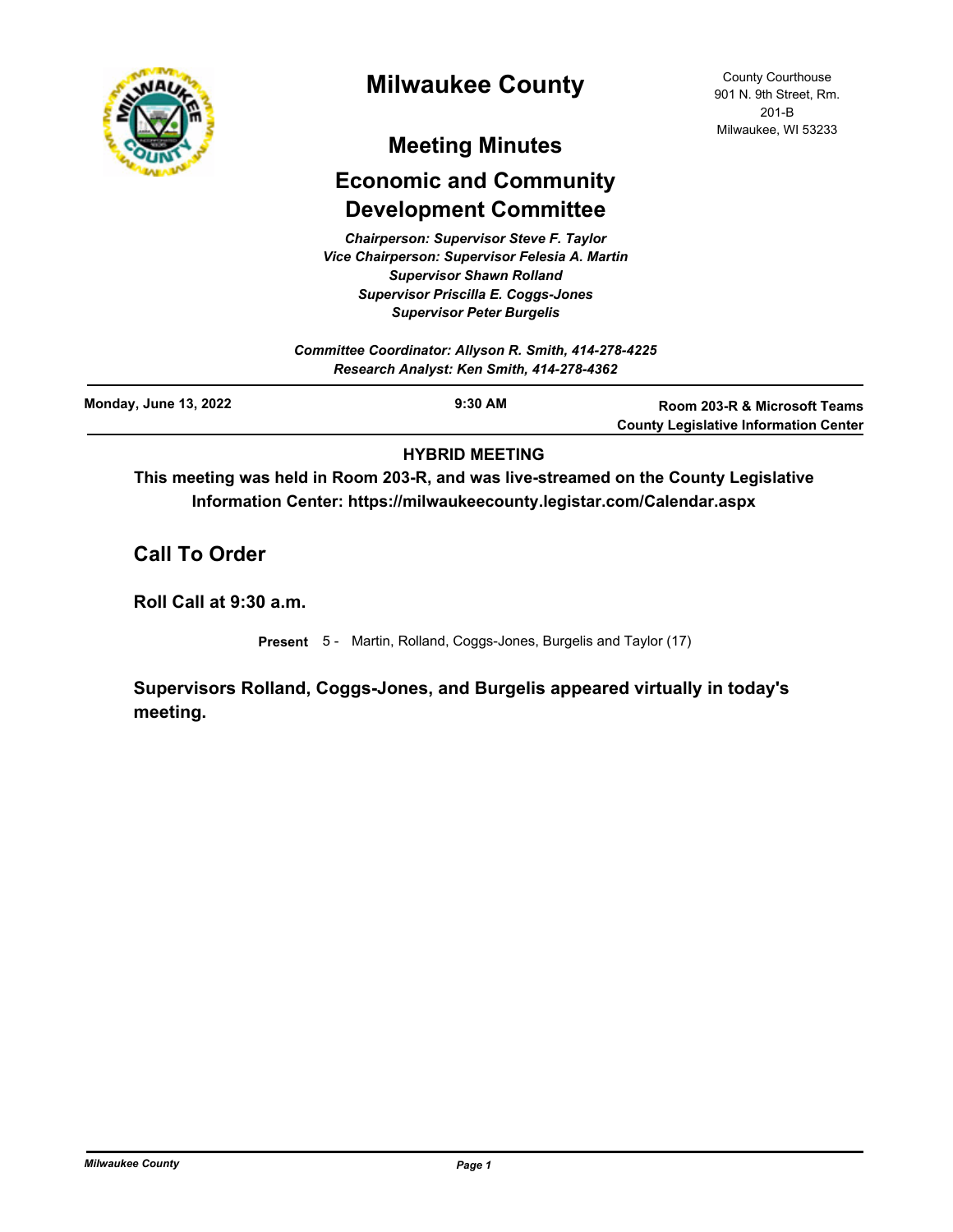### **MILWAUKEE COUNTY BOARD OF SUPERVISORS - 1**

**1** [22-683](http://milwaukeecounty.legistar.com/gateway.aspx?m=l&id=/matter.aspx?key=12382) From the Chairwoman, Milwaukee County Board of Supervisors, providing an informational report regarding reimagining and modernizing the provision of human services in Milwaukee County. **(Considered by the Committees on Economic and Community Development; and Finance) (INFORMATIONAL ONLY UNLESS OTHERWISE DIRECTED BY THE COMMITTEE)**

> [22-683 REPORT](http://MilwaukeeCounty.legistar.com/gateway.aspx?M=F&ID=07dede02-3082-44b9-9edf-868983612797.pdf) [22-683 COUNTY BOARD RESOLUTION](http://MilwaukeeCounty.legistar.com/gateway.aspx?M=F&ID=74e7dbad-9d04-401b-b91b-a0d68ddb1ba4.pdf) *Attachments:*

#### **APPEARANCE:**

**Allyson R. Smith, Committee Coordinator, Legislative Services Division, Office of the County Clerk**

**Item 1 was temporarily laid over until later in the meeting by unanimous consent of Committee members.** 

**This Informational Report was DISCUSSED WITH NO ACTION TAKEN.**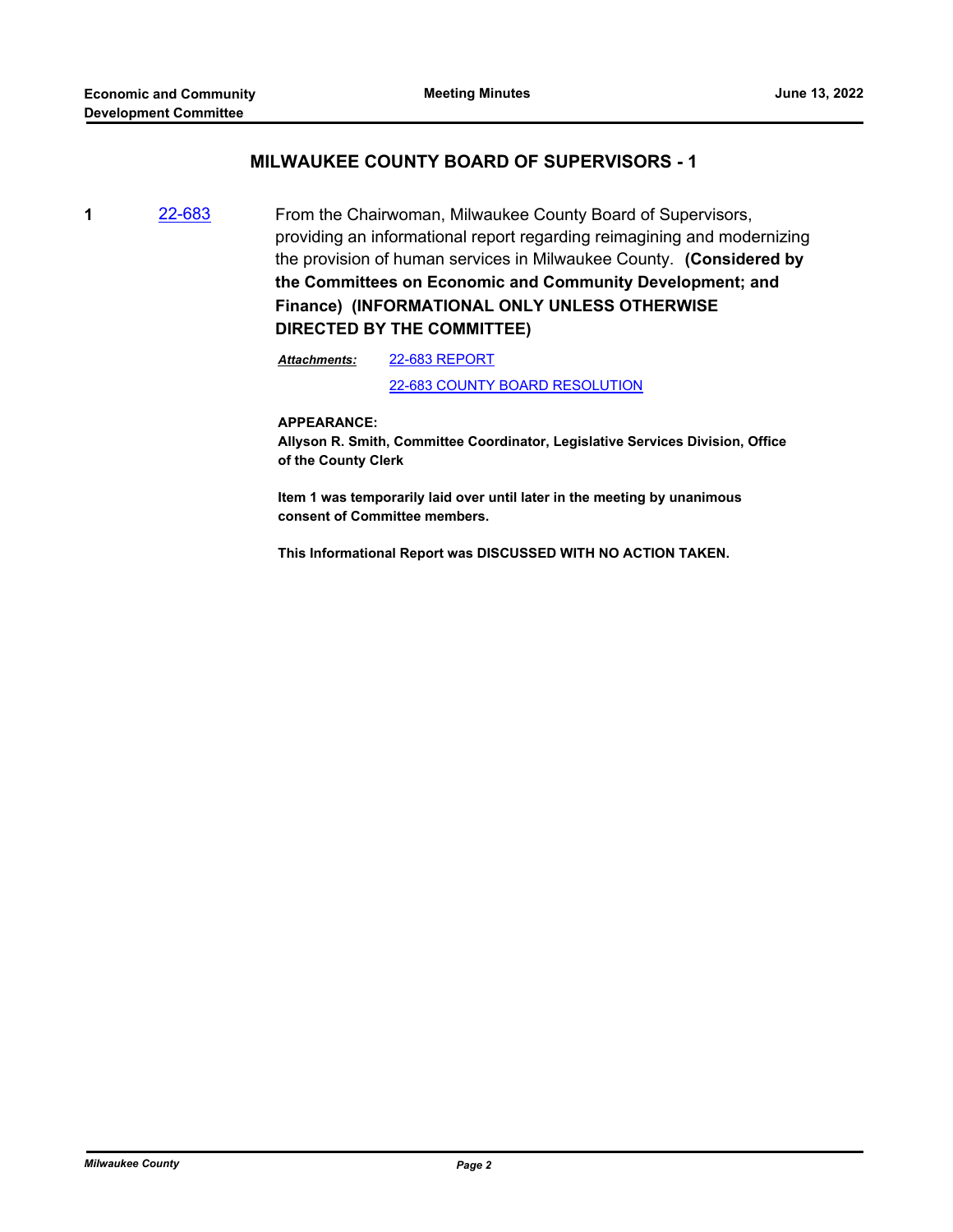### **DEPARTMENT OF HEALTH AND HUMAN SERVICES - 1**

**2** [22-617](http://milwaukeecounty.legistar.com/gateway.aspx?m=l&id=/matter.aspx?key=12277) A report from the Director, Department of Health and Human Services, and the Director, Department of Administrative Services, providing further analysis on construction options for the Marica P. Coggs Human Services Center. **(Considered by the Committees on Economic and Community Development; and Finance) (INFORMATIONAL ONLY UNLESS OTHERWISE DIRECTED BY THE COMMITTEE)**

> [22-617 REPORT](http://MilwaukeeCounty.legistar.com/gateway.aspx?M=F&ID=13e38118-1af7-4b49-bf9a-fb530cc86b0e.pdf) [22-617 ASBESTOS INSPECTION & SAMPLING REPORT \(79 pages\)](http://MilwaukeeCounty.legistar.com/gateway.aspx?M=F&ID=10f88d6e-352a-4304-8365-1c5db82a6049.pdf) [22-617 LIMITED LEAD PAINT INSPECTION](http://MilwaukeeCounty.legistar.com/gateway.aspx?M=F&ID=ff996775-c500-4042-aee5-e2ea0265953e.pdf) [22-617 INDOOR AIR QUALITY SAMPLING & WATER LINE](http://MilwaukeeCounty.legistar.com/gateway.aspx?M=F&ID=2f7f1d2e-6273-4d1d-a90b-d3e5a0da0c4e.pdf)  INSPECTION (36 pages) [22-617 FIT PLAN](http://MilwaukeeCounty.legistar.com/gateway.aspx?M=F&ID=881e9403-bc7b-43dd-ad0d-1c3aeaf97ca9.pdf) [22-617 POWERPOINT \(05/19/22\)](http://MilwaukeeCounty.legistar.com/gateway.aspx?M=F&ID=e60e47bf-458e-4482-b65b-20b870b76b0f.pdf) [22-617 COUNTY BOARD RESOLUTION](http://MilwaukeeCounty.legistar.com/gateway.aspx?M=F&ID=ee5e79d1-8d6c-4d74-98c5-6eb717861e67.pdf) [22-617 POWERPOINT \(06/13/22\)](http://MilwaukeeCounty.legistar.com/gateway.aspx?M=F&ID=bf1392e8-c2d1-467f-a192-73db3a1dfbae.pdf) *Attachments:*

#### **APPEARANCES:**

**Shakita LaGrant-McClain, Director, Department of Health and Human Services (virtually)**

**Aaron Hertzberg, Director, Department of Administrative Services (DAS) Peter Nilles, Director of Planning and Development, Facilities Management Division, DAS (virtually)** 

**Director LaGrant-McClain provided an electronic presentation which is attached to this file as "22-617 PowerPoint (06/13/22)."** 

**This Informational Report was DISCUSSED WITH NO ACTION TAKEN.**

## **ECONOMIC DEVELOPMENT DIVISION/ DEPARTMENT OF ADMINISTRATIVE SERVICES - 2**

**3** [22-710](http://milwaukeecounty.legistar.com/gateway.aspx?m=l&id=/matter.aspx?key=12409) From the Director of Administrative Services providing an informational presentation regarding Milwaukee County's Land Disposition Process. **(INFORMATIONAL ONLY UNLESS OTHERWISE DIRECTED BY THE COMMITTEE)**

> [22-710 REPORT](http://MilwaukeeCounty.legistar.com/gateway.aspx?M=F&ID=9247b723-e8e2-499a-bddc-9f61743f9577.pdf) *Attachments:*

> > [22-710 POWERPOINT](http://MilwaukeeCounty.legistar.com/gateway.aspx?M=F&ID=c03a2163-55ec-4fe8-8052-4b7be6ba6192.pptx)

**APPEARANCES:**

**Aaron Hertzberg, Director, Department of Administrative Services (DAS) Emily Herrick, Associate Project Manager, Economic Development Division, DAS** 

**This Informational Report was DISCUSSED WITH NO ACTION TAKEN.**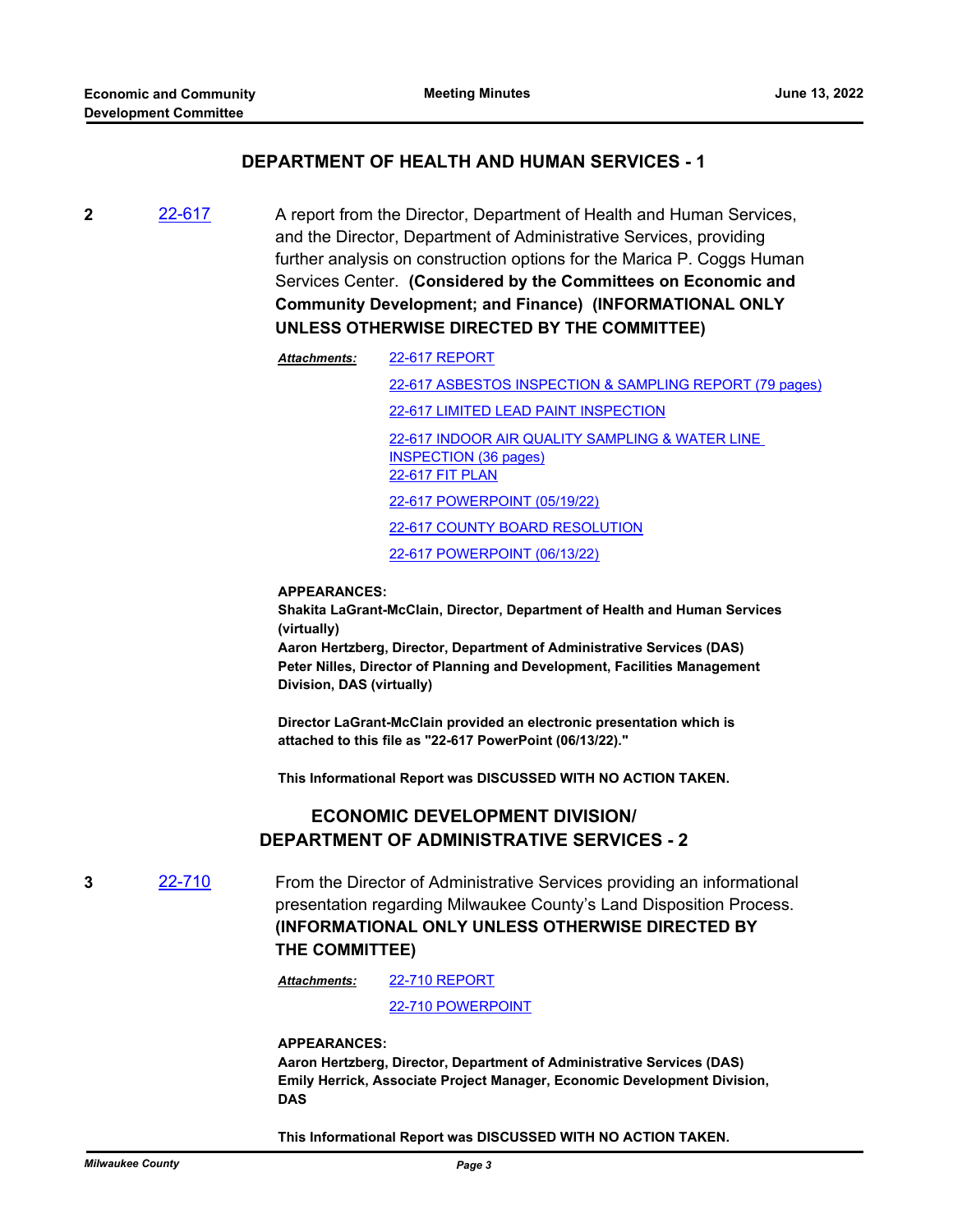# **4** [22-26](http://milwaukeecounty.legistar.com/gateway.aspx?m=l&id=/matter.aspx?key=11848) From the Director of Economic Development, Department of Administrative Services, providing an informational report regarding Milwaukee County property sales. **(INFORMATIONAL ONLY UNLESS OTHERWISE DIRECTED BY THE COMMITTEE)**

*Attachments:* [22-26 JUNE REPORT \(received 05/18/22\)](http://MilwaukeeCounty.legistar.com/gateway.aspx?M=F&ID=b8b3dcbb-e580-4be7-ac61-285139ce77bc.pdf)

#### **APPEARANCE:**

**Emily Herrick, Associate Project Manager, Economic Development Division, Department of Administrative Services (DAS)**

**Aaron Hertzberg, Director, DAS, appeared but did not speak regarding Item 4.** 

**The May 2022 Report for this Reference File was DISCUSSED WITH NO ACTION TAKEN.**

### **COMMUNITY BUSINESS DEVELOPMENT PARTNERS - 1**

**5** [22-12](http://milwaukeecounty.legistar.com/gateway.aspx?m=l&id=/matter.aspx?key=11834) From the Director, Community Business Development Partners, Department of Administrative Services, providing an informational report regarding participation and departmental waivers of Milwaukee County's Targeted Enterprise Program, and Federally-funded projects relative to Disadvantaged Business Enterprises and Airport Concession Disadvantaged Business Enterprises. **(Referred to the Committees on Transportation, Public Works, and Transit, and Economic and Community Development) (INFORMATIONAL ONLY UNLESS OTHERWISE DIRECTED BY THE COMMITTEE)**

> [22-12 JUNE REPORT \(received 06/03/22\)](http://MilwaukeeCounty.legistar.com/gateway.aspx?M=F&ID=d8454d13-1170-462d-8847-cef1ce296252.pdf) [22-12 POWERPOINT \(received 06/03/22\)](http://MilwaukeeCounty.legistar.com/gateway.aspx?M=F&ID=0d5a6e75-ff8f-41ce-8fc9-594de12676b7.pdf) *Attachments:*

#### **APPEARANCE:**

**Lamont Robinson, Director, Community Business Development Partners, Department of Administrative Services (virtually)**

**A motion was made by Supervisor Burgelis that the June 2022 Report for this Reference File be RECOMMENDED TO BE RECEIVED AND PLACED ON FILE. The motion PREVAILED by the following vote:**

**Aye:** 4 - Martin, Coggs-Jones, Burgelis and Taylor (17)

**Excused:** 1 - Rolland